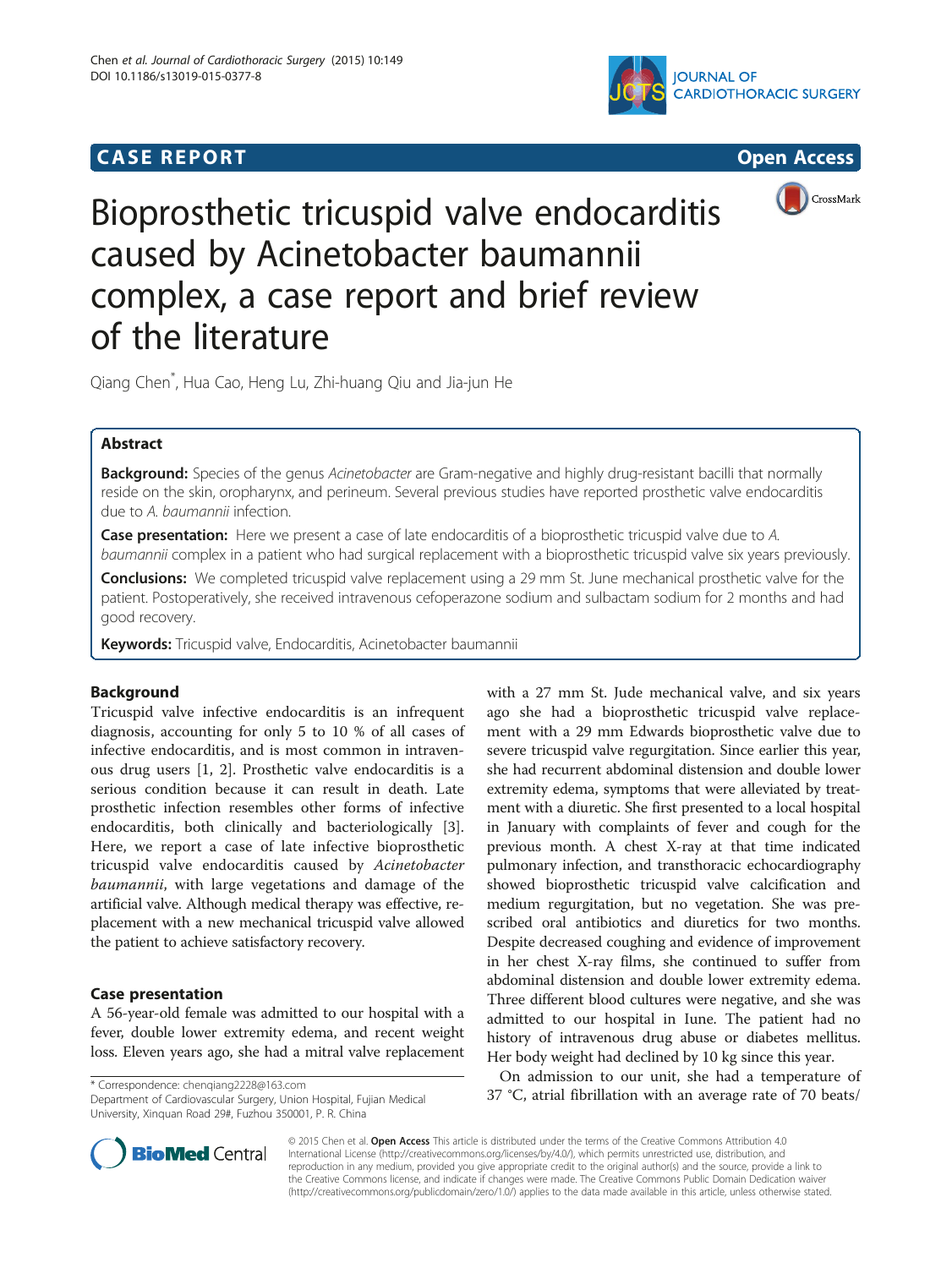min, and blood pressure of 120/60 mmHg. Auscultation indicated a diastolic sound below the xiphoid process. Laboratory tests showed leukocytosis  $(15.5 \times 10^9 \text{ WBCs/L})$ and anemia (75 g Hb/L). Her serum level of C-reactive protein was 15 mg/dL, erythrocyte sedimentation rate was 25 mm/h, and a chest X-ray film demonstrated scattered patches in both lower lung fields. The patient's status began to deteriorate on the second day after admission. She suffered from intermittent whole-body chills and a fever spiking up to 39 °C. Transthoracic echocardiography showed large vegetations attached to the bioprosthetic tricuspid valve, damage to two of the three leaves, and severe tricuspid regurgitation. Blood cultures were prepared from three samples collected at hourly intervals, and led to a diagnosis of A. baumannii of the bioprosthetic tricuspid valve. Antimicrobial susceptibility testing showed that the isolate was sensitive to cefoperazone sodium and sulbactam sodium, but resistant to imipenem, penicillin, ampicillin, clindamycin, and linezolid. Thus, we initiated treatment with intravenous cefoperazone sodium and sulbactam sodium. After 4 weeks of antibiotic therapy, her pyrexia was completely controlled and intermittent blood cultures showed negative results. We therefore performed re-tricuspid valve replacement.

We completed valve replacement in the beating heart under cardiopulmonary bypass, during which we noted vegetations on all 3 leaves and damage to 2 of the leaves (Figs. 1 and 2). We used a dilute iodine solution in normal saline- cefoperazone sodium to irrigate the surface of the tricuspid annulus after removal of the bioprosthetic valve. A 29 mm St. June mechanical prosthetic valve was inserted according to the patient's choice. Intraoperative cultures of the vegetations were negative. Postoperatively, she received intravenous cefoperazone sodium and sulbactam sodium for 2 months. Before discharge, all postoperative numerous blood cultures showed negative results and the patient reported that cardiac insufficiency-





related symptoms were significantly ameliorated. During the follow-up period, there was no fever, no symptoms of infection, and no cardiac insufficiency.

A. baumannii was initially thought to be an organism of questionable pathogenicity, but has emerged as a major cause of nosocomial infections. Isolates of this species are frequently resistant to multiple antimicrobial agents, and can therefore cause life-threatening infections in susceptible patients [\[4](#page-2-0)–[6](#page-2-0)]. Invasive medical procedures and use of broad-spectrum antibiotics increase the risk for A. baumannii infection. Consequently, episodes of A. baumannii bacteremia occur most frequently in patients admitted to intensive care units. Other reports indicate that the most common pathogens responsible for prosthetic valve endocarditis are of nosocomial origin, such as coagulase-negative staphylococci, Staphylococcus aureus, or Gram-negative bacilli [\[7](#page-2-0)]. Prosthetic valve endocarditis due to Acinetobacter is rare, and the present case of late bioprosthetic prosthetic valve endocarditis by A. baumannii is very unusual.

Olut and colleagues presented a case of early prosthetic valve endocarditis due to A. baumannii that was accompanied by a cutaneous eruption. In this case, a 6–7 mm vegetation was present on the aortic valve. Although appropriate antibiotics were started immediately, the patient died of septic shock and disseminated intravascular Fig. 1 The damaged bioprosthetic tricuspid valve with vegetations coagulation [\[8](#page-2-0)]. Menon and colleagues reported a case of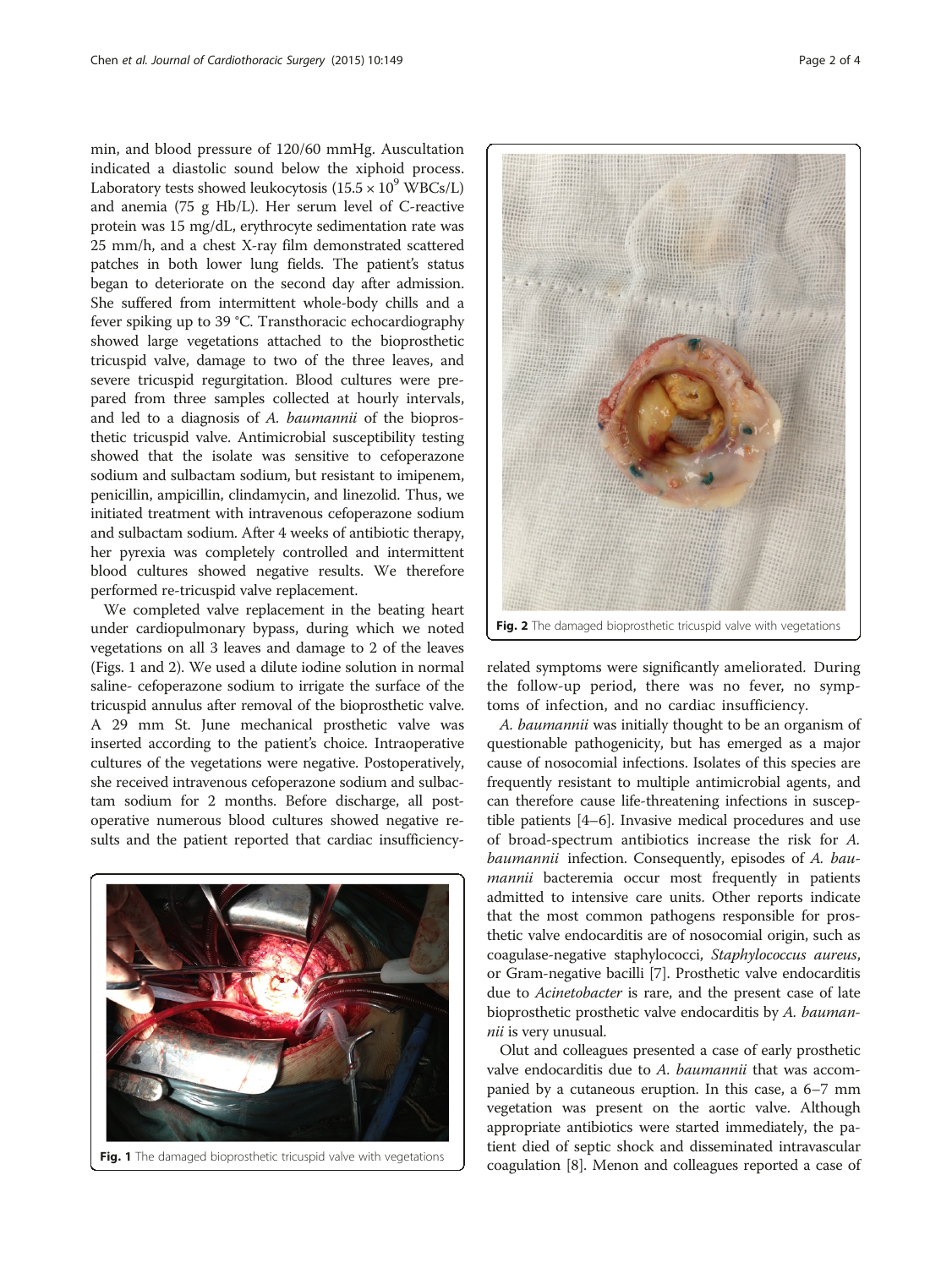<span id="page-2-0"></span>infective endocarditis caused by A. baumannii complex in a 27-year-old male who underwent surgical repair of a ruptured aneurysm of the sinus of Valsalva one month previously. This patient died of sepsis before appropriate antibiotic therapy could be started [9]. Kumar et al. reported a 23-year-old female who underwent surgical replacement of the mitral valve and developed late endocarditis of the mechanical prosthetic valve due to A. baumannii complex. This patient, who received surgical replacement with a Starr-Edwards mechanical prosthetic valve 5 years previously, was treated with ofloxacin and amikacin and was soon afebrile [10]. Gradon et al. reported community-acquired infective endocarditis of a native valve that was caused by A. calcoaceticus subspecies anitratus. They further reported that 5 of 15 previously described patients with native valve endocarditis and 1 of 6 with prosthetic valve endocarditis died. These authors recommended therapy with antimicrobial agents known to be active against Acinetobacter [11].

In our patient, bioprosthetic tricuspid valve endocarditis developed six years after surgery, similar to the patient reported by Kumar et al. Although our patient's symptoms and signs of cardiac insufficiency were initially misinterpreted, diagnosis was firmly established following isolation of A. baumannii from blood cultures. After admission, transthoracic echocardiography confirmed the presence of large vegetations attached to bioprosthetic tricuspid valve, which were not noted in her initial visit to a local hospital. Generally, imipenem is active against A. baumannii, but this species has developed resistance to multiple antimicrobial agents, such as imipenem, penicillin, ampicillin, clindamycin, and linezolid. Fortunately, the usual treatment for this patient is an active β-lactam alone, preferably one with a limited spectrum. Thus, we administered intravenous cefoperazone sodium and sulbactam sodium for about two months, a treatment that was successful.

The choice of the type of tricuspid prosthesis remains a matter of debate. In our patient's second operation, a biological prosthetic valve was used in anticipation that this valve would have a slower degenerative evolution for the lower pressure stress in the right heart and was less likely to cause a thrombotic event [12–[14\]](#page-3-0). There is no evidence that biological prosthetic valves are more likely to cause endocarditis. However, based on echocardiography, large vegetations were attached to the biological prosthetic tricuspid valve that damaged the biological leaves and led to severe tricuspid regurgitation. This necessitated surgery and valve replacement and the patient chose a mechanical valve for this third operation. Similar to many other reports on the outcomes following surgery for tricuspid valve infective endocarditis, we obtained a favorable result [[15, 16](#page-3-0)]. Following surgery and intravenous antibiotic therapy, the patient's symptoms of cardiac insufficiency had resolved.

#### **Conclusions**

In conclusion, this case highlights a rare case of late infective endocarditis of a bioprosthetic tricuspid valve due to A. baumannii that was resistant to multiple antibiotics. Surgical replacement with a mechanical prosthetic valve accompanied by appropriate antibiotic treatment was successful.

Written informed consent was obtained from the patient for publication of this case report and any accompanying images. A copy of the written consent is available for review by the Editor-in-Chief of this journal.

## Competing interests

The authors declare that they have no competing interests.

#### Authors' contributions

QC designed the study, collected the clinical data, participated in the operation, and drafted the manuscript. HC participated in the operation and revised the manuscript. HL, H-ZQ and J-JH participated in the operation and collected the clinical data. All authors read and approved the final manuscript.

#### Acknowledgements

This research was sponsored by Chinese national and Fujian provincial key clinical specialty construction programs. We acknowledge contributions from the participating doctors, Liang-wan Chen, Hui Zhang. We also wish to thank Xiu-Juan Wang and her colleagues, anesthesiologists and perfusionists of our department.

#### Received: 10 January 2015 Accepted: 2 November 2015 Published online: 04 November 2015

#### References

- 1. Roberts WC, Buchbinder NA. Right-sided valvular infective endocarditis. A clinicopathologic study of twelve necropsy patients. Am J Med. 1972;53:7–19.
- 2. Gottardi R, Bialy J, Devyatko E, Tschernich H, Czerny M, Wolner E, et al. Midterm follow-up of tricuspid valve reconstruction due to active infective endocarditis. Ann Thorac Surg. 2007;84:1943–8.
- 3. Karchmer AW, Dismukes WE, Buckley MJ, Austen WG. Late prosthetic valve endocarditis: clinical features influencing therapy. Am J Med. 1978;64(2):199–206.
- 4. Pachon J, Vila J. Treatment of multiresistant Acinetobacter baumannii infections. Curr Opin Investig Drugs. 2009;10(2):150–6.
- 5. Garnacho-Montero J, Amaya-Villar R. Multiresistant Acinetobacter baumannii infections: epidemiology and management. Curr Opin Infect Dis. 2010;23(4):332–9.
- 6. Cisneros JM, Rodriguez-Bano J. Nosocomial bacteremia due to Acinetobacter baumannii: epidemiology, clinical features and treatment. Clin Microbiol Infect. 2002;8(11):687–93.
- 7. Karchmer AV. Infections of prosthetic valves. In: Mandell GL, Bennett JE, Dolin R, editors. Principles and practice of infectious diseases, vol. 1. 5th ed. Philadelphia: Churchill Livingstone; 2000. p. 903–17.
- 8. Olut AI, Erkek E. Early prosthetic valve endocarditis due to Acinetobacter baumannii: a case report and brief review of theliterature. Scand J Infect Dis. 2005;37(11–12):919–21.
- 9. Menon T, Shanmugasundaram S, Nandhakumar B, Nalina K, Balasubramaniam. Infective endocarditis due to Acinetobacter baumannii complex–a case report. Indian J Pathol Microbiol. 2006;49(4):576–8.
- 10. Kumar SS, Vengadassalapathy L, Menon T. Prosthetic valve endocarditis caused by Acinetobacter baumannii complex. Indian J Pathol Microbiol. 2008;51:573.
- 11. Gradon JD, Chapnick EK, Lutwick LI. Infective endocarditis of a native valve due to Acinetobacter: case report and review. Clin Infect Dis. 1992;14(5):1145–8.
- 12. Moon MR, Miller DC, Moore KA, Oyer PE, Mitchell RS, Robbins RC, et al. Treatment of endocarditis with valve replacement: The question of tissue versus mechanical prosthesis. Ann Thorac Surg. 2001;71:1164–71.
- 13. Rizzoli G, Vendramin I, Nesseris G, et al. Biological or mechanical prostheses in tricuspid position? A metaanalysis of intra-institutional results. Ann Thorac Surg. 2004;77:1607–14.